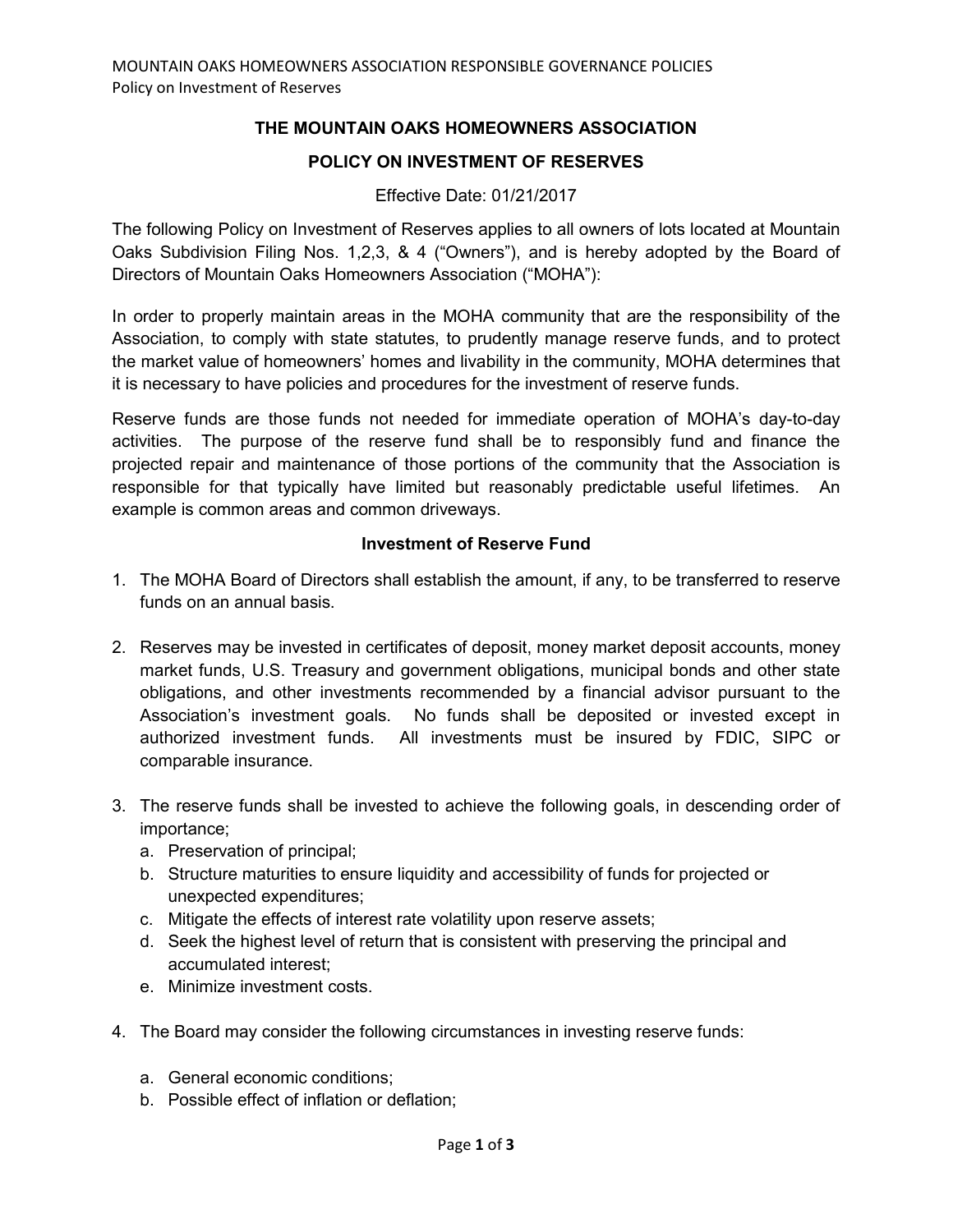MOUNTAIN OAKS HOMEOWNERS ASSOCIATION RESPONSIBLE GOVERNANCE POLICIES Policy on Investment of Reserves

- c. Expected tax consequences;
- d. The role the reinvestment plays in the Association's financial well-being;
- e. The other resources of the Association.
- 5. All accounts, instruments, and other documentation of such investments shall be subject to the approval of, and may from time to time be amended by the MOHA Board of Directors as appropriate and shall be reviewed at least once per year.
- 6. The President, Treasurer or Manager, if authorized by the Board, shall be authorized and empowered to purchase, invest in, acquire, sell or assign any and all types and kinds of investments meeting the goals in paragraph 5, and to enter into agreements, contracts and arrangements with respect to such security transactions and to execute, sign or endorse agreements on behalf of the MOHA. To withdraw or transfer funds, the signature of **two** of the aforementioned persons shall be required.
- 7. The Association will carry fidelity insurance policy to protect against theft and dishonesty from anyone with access to the reserve funds to the extent such insurance is available and the cost is reasonable.
- 8. The Association's treasurer or other person designated by the Board shall maintain monthly statements, including detailed accounting of current values, income, and all transactions.
- 9. General standards of conduct for Officers and Members of the Executive Board in accordance with C.R.S. § 7-128-401, as amended:
- a. Each Officer or Member of the Executive Board ("Officer") shall discharge the Officer's duties as an Officer, including the Officer's duties as a member of a committee of the board, and each officer with discretionary authority shall discharge the officer's duties under that authority:(1) In good faith; (2) With the care an ordinarily prudent person in a like position would exercise under similar circumstances; and (3) In a manner the Officer reasonably believes to be in the best interests of the Association.
- b. In discharging duties, an Officer is entitled to rely on information, opinions, reports, or statements, including financial statements and other financial data, if prepared or presented by:(1) One or more members or officers of the Association whom the Officer believes to be reliable and competent in the matters presented;(2) Legal counsel, a public accountant, or another person as to matters the Officer reasonably believes are within such person's professional or expert competence;(3) Religious authorities or ministers, priests, rabbis, or other persons whose position or duties in the Association, or in a religious organization with which the Association is affiliated, the Officer believes justify reliance and confidence and who the Officer believes to be reliable and competent in the matters presented; or (4) In the case of a committee of the board of directors of which the Officer is not a committee member, if the Officer reasonably believes the committee merits confidence.